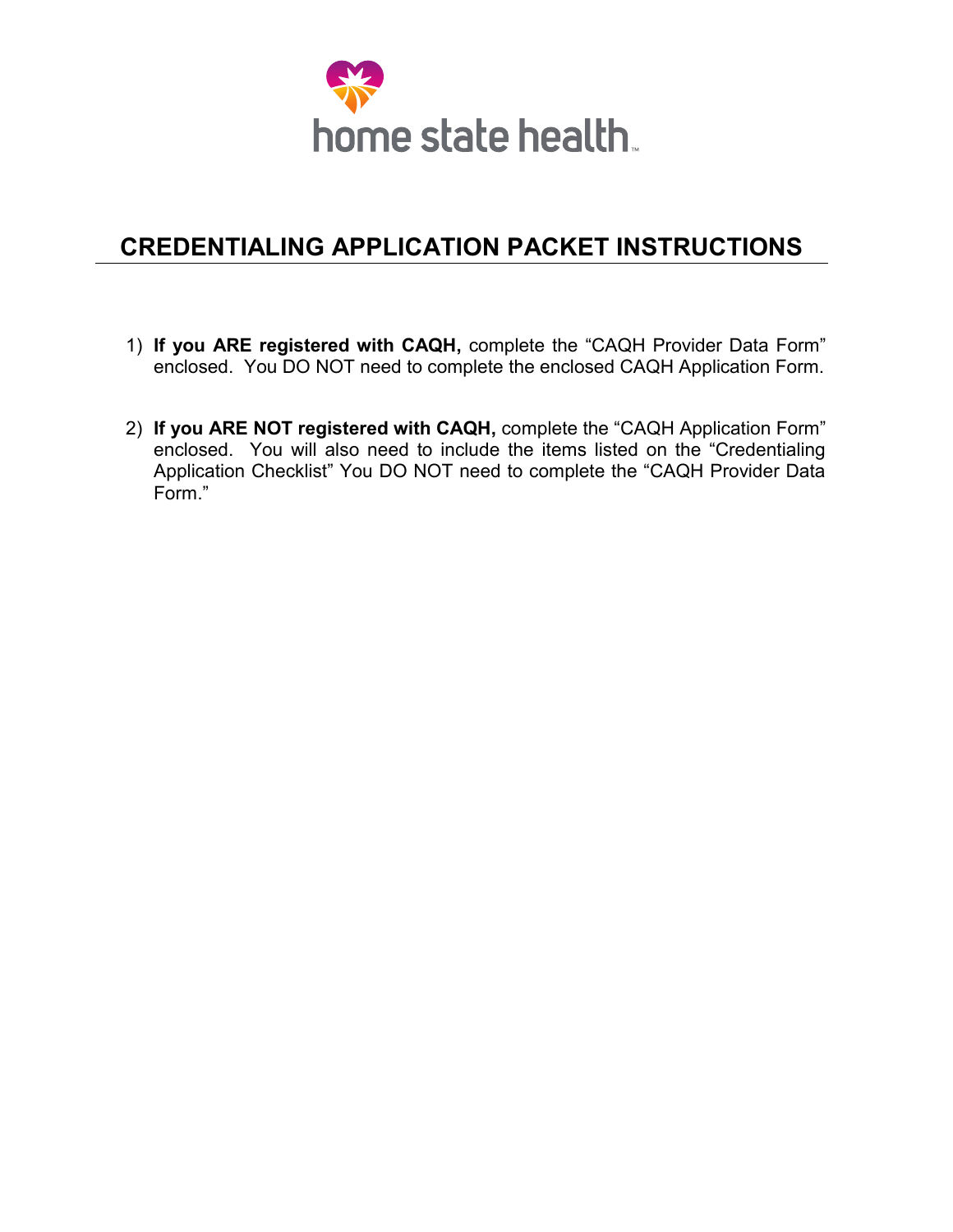

#### **CALL LOVIGION DATA FOR CAQH Provider Data Form**

*For Credentialing Purposes* For Credentialing Purposes

| Date:                                                                                                                                                                                                                |                                      |  |                                                               | Are you registered with CAQH? Yes No           |                                                             |            |                        |  |
|----------------------------------------------------------------------------------------------------------------------------------------------------------------------------------------------------------------------|--------------------------------------|--|---------------------------------------------------------------|------------------------------------------------|-------------------------------------------------------------|------------|------------------------|--|
| If Yes, CAQH Provider ID:                                                                                                                                                                                            |                                      |  |                                                               | <b>Social Security:</b>                        |                                                             |            |                        |  |
| <b>Last Name:</b>                                                                                                                                                                                                    |                                      |  | <b>First Name:</b>                                            |                                                |                                                             |            | <b>Middle Initial:</b> |  |
| Date of Birth:                                                                                                                                                                                                       | <b>Individual NPI:</b>               |  |                                                               |                                                | <b>Medicaid ID#:</b>                                        |            |                        |  |
| Provider Type (MD, DO, PhD, LCSW, LPC, etc):                                                                                                                                                                         |                                      |  | in an office setting?                                         | Yes                                            | Are you a hospital based only provider not practicing<br>No |            |                        |  |
| Tax ID:                                                                                                                                                                                                              |                                      |  | <b>Group Billing NPI:</b>                                     |                                                |                                                             |            |                        |  |
| <b>Practice Name:</b>                                                                                                                                                                                                |                                      |  |                                                               |                                                | E-Mail Address:                                             |            |                        |  |
| <b>Primary Office Street Address:</b>                                                                                                                                                                                |                                      |  |                                                               |                                                | Suite #:                                                    |            |                        |  |
| <b>Primary Office City:</b>                                                                                                                                                                                          |                                      |  | State:                                                        |                                                | County:                                                     |            | Zip:                   |  |
| <b>Primary Telephone:</b>                                                                                                                                                                                            |                                      |  |                                                               | <b>Primary Fax:</b>                            |                                                             |            |                        |  |
| <b>Credentialing Contact Information:</b>                                                                                                                                                                            |                                      |  |                                                               |                                                |                                                             |            |                        |  |
| <b>Specialty:</b>                                                                                                                                                                                                    |                                      |  | Applying As: <b>Q Specialist</b> Q Allied Health Professional |                                                |                                                             |            |                        |  |
|                                                                                                                                                                                                                      |                                      |  |                                                               | <b>Primary Care Physician</b> Q Group Practice |                                                             |            |                        |  |
| Are you board certified?<br>Yes No                                                                                                                                                                                   | If Yes, board name:                  |  |                                                               |                                                |                                                             | Exp. Date: |                        |  |
| Please list any medical related organizations you have ownership with, e.g., laboratory, home health agency, radiology facility, mobile<br>testing, MRI, etc.:                                                       |                                      |  |                                                               |                                                |                                                             |            |                        |  |
| If you provide direct laboratory services, please indicate the TIN utilized and provide Clinical Laboratory Information Act (CLIA)<br>information. Attach a copy of your CLIA certificate or waiver if you have one. |                                      |  |                                                               |                                                |                                                             |            |                        |  |
| Do you have a CLIA<br>Certificate? Yes No                                                                                                                                                                            | Do you have a CLIA<br>waiver? Yes No |  | Type of Service Provided:                                     |                                                |                                                             |            |                        |  |
| Certificate Number:<br>Certificate Expiration Date:                                                                                                                                                                  |                                      |  |                                                               | <b>CLIA Name:</b><br>Tax ID $#$ :              |                                                             |            |                        |  |

Note: If you have already completed your application with CAQH, please ensure that you have authorized Home State Health Plan to access your data. This can be done by calling CAQH at (888) 599-1771 or by logging into your account and adding Home State Health Plan to your list of authorized plans. Using the CAQH Universal Credentialing DataSource does not grant participation or constitute applying for participation with Home State Health Plan.